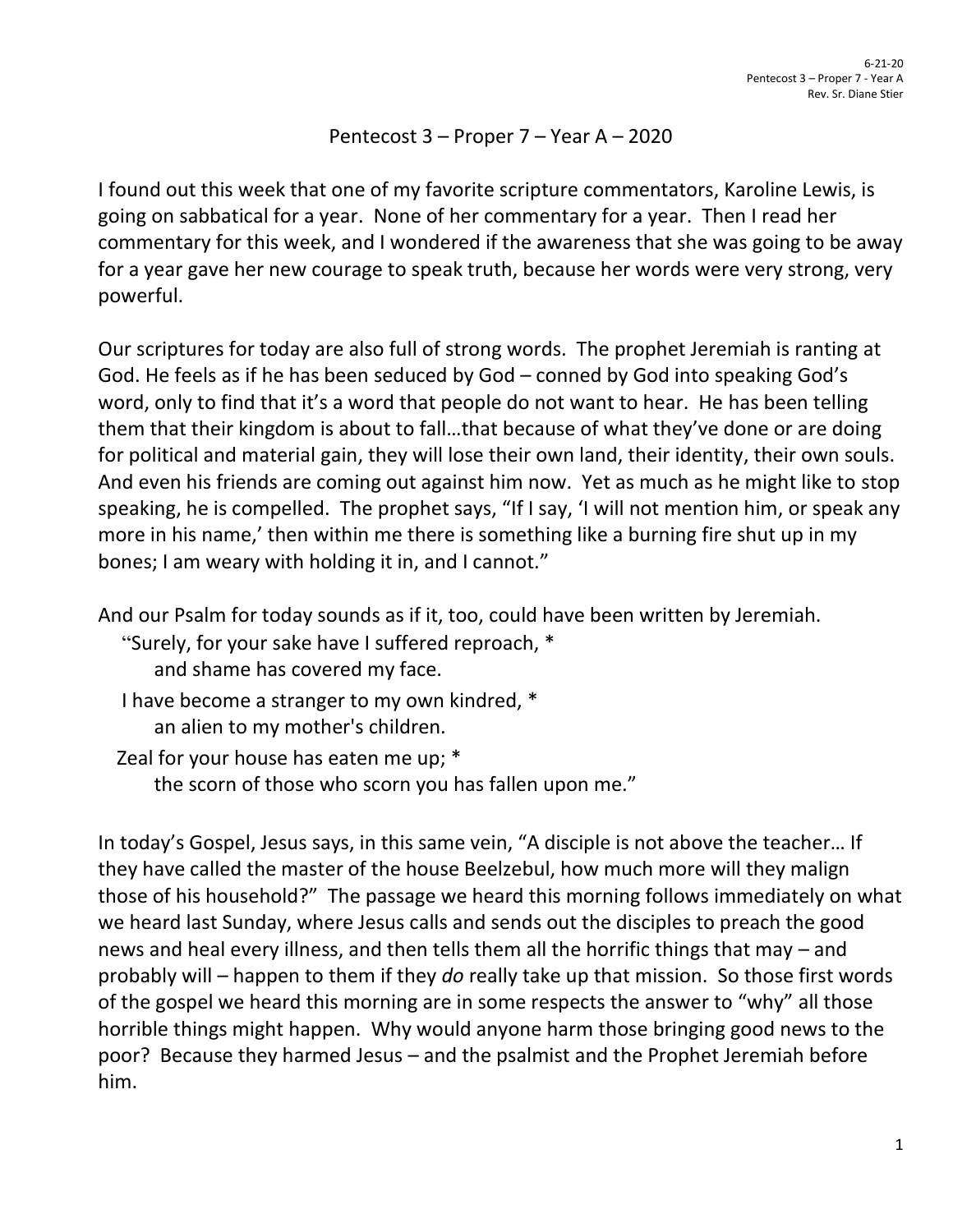The problem, you see, is that God's way, the values of the kingdom of God, are not the same as the values of the Empire – the ruling powers. And anyone who tries to support and empower those who are marginalized in society becomes a threat to those powers that be.

I said earlier that Karoline Lewis had some strong words this week. Here is part of what she had to say:

"Before the Gospel was good news–good news for the poor in spirit, good news for the marginalized, good news for those overlooked, beaten down, good news for the vulnerable and the discriminated, good news for those who mourn, for the meek, for those persecuted for standing up for righteousness and justice–it was and is very bad news for those whose power banks on chokeholds; whose power takes advantage of anyone it can; whose power is hellbent on keeping power any way it can–and will threaten with force and charge with death to do so."

Jesus says very uncomfortable things in our passage today. "Do not think that I have come to bring peace to the earth; I have not come to bring peace, but a sword." My friend and fellow priest Michael Wernick shared an insight that helped me here. He said:

"Jesus didn't come to hurt anyone... or to create conflict... or discord... or dysfunction in families...but to use the sword to shave away those things which stand in opposition to God's Truth..."

The result of that shaving away, of course, may be division…

Jesus says, "Whoever does not take up the cross and follow me is not worthy of me," and we need to remember that this is well before the crucifixion. No, I don't think he's talking about accepting the sufferings of our daily lives here as "taking up our cross." The cross was well understood at the time of Jesus to be a sign of the Empire's control and domination over anyone who threatened its power. In our time, imagine the Swastika or a cross burning in someone's front yard. As Scripture scholar Warren Carter puts it, to take up the cross is to identify with those who threaten the empire. So essentially, Jesus is saying here that anyone who is not willing to identify with those who are considered expendable, not willing to confront that power of Empire with God's way of love is not worthy of him.

In today's gospel, Jesus also says, "For nothing is covered up that will not be uncovered, and nothing secret that will not become known."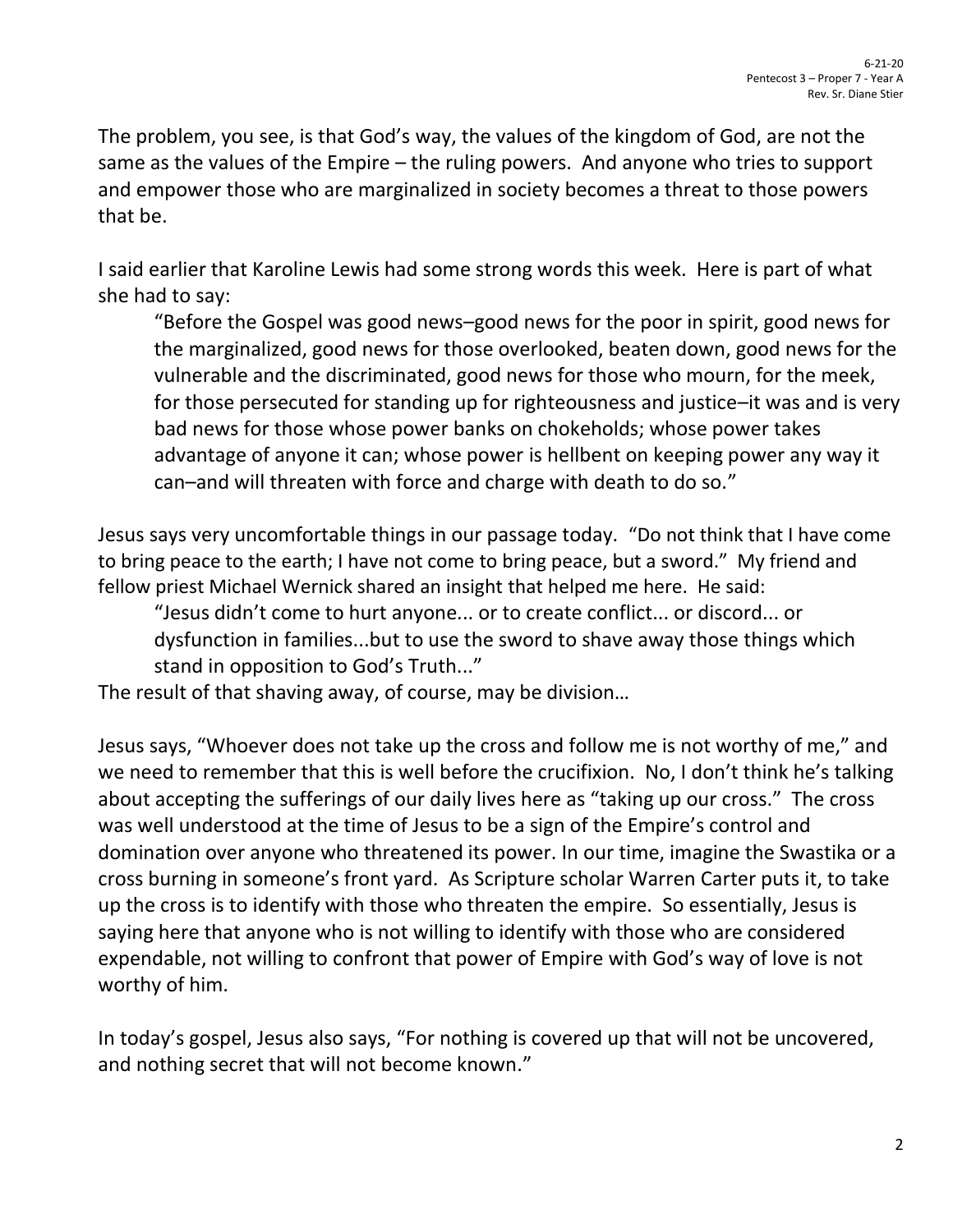Many folks have commented on the fact that COVID-19 has revealed injustice that was there all along, just hidden from view: The lack of health care for the poor; the fact that those in service industry jobs – *essential workers* – are most often persons of color and persons at the bottom of the economic ladder whose jobs also put them at highest risk for this virus. But the focus in these past weeks on racial injustice has also brought revelations of much that was covered up in the past.

*I* didn't know. It was not part of my education, and I went to good schools. I was educated in Catholic schools from  $1<sup>st</sup>$  grade through my PhD. And I never knew that some slaves were not even told they were free until two years after the fact on June 19<sup>th</sup>, 1865. I knew nothing of the "Red Summer" of 1919 when the fear that black veterans returning home from World War I might not resume their subservient roles caused massive incidents of violence against African Americans around the US, including 97 lynchings. I took US History in an academically rigorous Catholic high school, and did not see any reference in our textbook to the burning and firebombing of the Greenwood section of Tulsa, Oklahoma in 1921, to eradicate black-owned businesses, their homes, and their families. I did not know. I could not possibly understand then that what I was taught – and what I was *not* taught – was part of the design of a system that kept me insulated, and that formed my worldview. – I *did* learn the quote from poet and philosopher George Santayana: "Those who cannot remember the past are condemned to repeat it." We cannot remember what we have never known. If we want the world in which we live to be different than it has been, for us and for all those whose dignity we have promised to respect in our baptismal promises, then we need to first learn, and then remember.

Uncovering that which has been hidden, bringing things into the light of day, is hard, painful work. There are consequences. And we have seen that nowhere more clearly this week, perhaps, than in the announcement that Bishop Whayne has been suspended after acknowledging an extramarital affair. As one of my brother priests said, "it will take time for two dioceses to process all the feelings that all the people feel... it will take time to heal and to discern a holy response... time to mete out a just consequence... because we all sin... and God's love for Dana and Whayne... and their families... and the two dioceses has not abated one iota... and there is unmerited grace and forgiveness... I just pray that we're able to reflect that love and grace and forgiveness... too... "